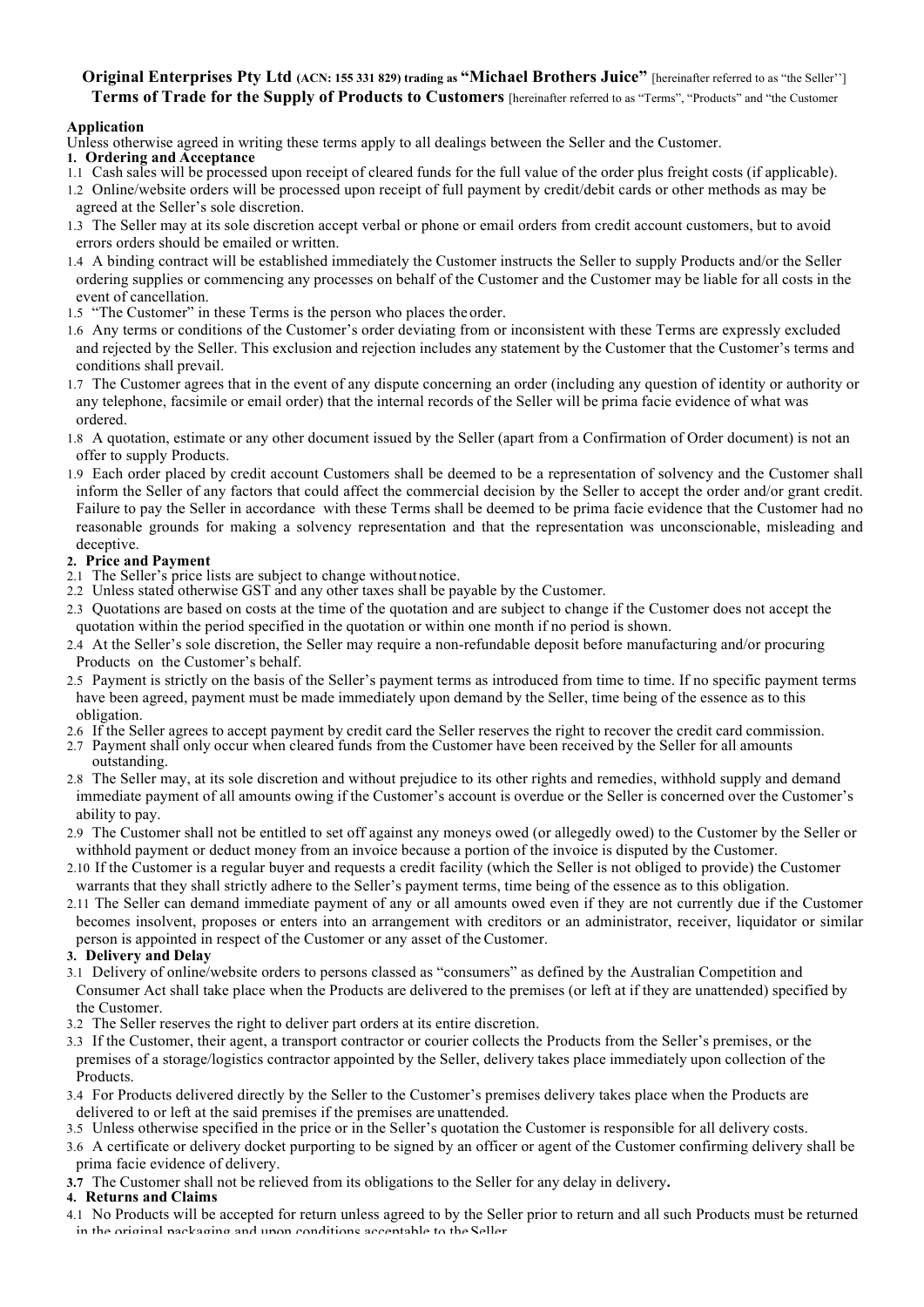be accepted by the Seller thereafter.

4.3 Unless the Customer is classed as consumers as defined by the Australian Competition and Consumer Act the Seller shall not be liable for any alleged loss or expense whatsoever and howsoever caused whether direct, indirect or consequential in respect of any alleged defect in the Products.

### **5. Conversion and Tampering**

- 5.1 Any tampering with the contents and/or misuse of the packaging and/or labelling of brand Products including, but not limited to, reusing or refilling empty or partially empty brand packaging and containers with any other products and/or using any brand labels for any purposes whatsoever is strictly prohibited.
- 5.2 If the Customer, or any other party authorised by the Customer, converts, transforms or incorporates the Products in whole or in part into other products or otherwise changes the Products, the Customer shall be totally liable for any losses incurred by The Seller, including full legal costs, as a result of any such actions and for any claims from any other parties.
- 5.3 Any breach by the Customer of the Seller's conversion and tampering requirements contained herein or as stipulated by federal and/or state laws or council regulations shall be regarded as a material breach of these Terms and the Seller may, without notice, impose any or all of the penalties contained in these Terms. These may include, but are not limited to, immediate cessation of deliveries, withdrawal of product guarantees and/or obligations under the Commonwealth Competition and Consumer and all other Acts and the taking of legal action against the Customer and/or any other remedies and to seek financial compensation from the Customer.

5.4 The Products are produced in certified food processing premises and in the event that the Customer is in breach of the conversion and/or tampering prohibitions and/or food safety/storage legislation the Customer may face criminal and civil prosecution for injuries, poisoning or other incidents attributable to all such events and the Customer shall indemnify and keep the Seller indemnified from all and any claims from any parties whatsoever for all damages and/or all fines and/or all compensatory claims of whatever nature.

5.5 The Customer shall not seek any compensation or make any claims on the Seller for any losses or alleged losses that may occur from the Seller exercising its rights herein and shall indemnify and keep the Seller indemnified from all and any claim for damages and/or losses (consequential or otherwise) made by any other parties.

### **6. Force Majeure**

The Seller shall not be liable for any default or delay due to any act of God, war, power, equipment failure, terrorism, strike, lock-out, industrial action, fire, flood, storm, tempest or any other events beyond the Seller's control.

### **7. Risk and Insurance**

- 7.1 All risks pass to the Customer upon delivery as defined in these Terms and it is the Customer's responsibility to arrange insurance.
- 7.2 If any Products or other property of the Seller are damaged, destroyed or stolen prior to payment being received by the Seller and ownership passing to the Customer, the Seller is entitled to payment infull.
- **7.3** If the Products or other property of the Seller are damaged, destroyed or stolen prior to payment being received by the Seller, the Seller is entitled to the insurance proceeds for the Products. Presenting these Terms to the Customer's insurers is sufficient evidence of the Seller's rights to the insurance proceeds**.**

### **8. Seller's Liability**

The maximum liability of the Seller for any and all claims made by the Customer or any other parties shall not exceed the purchase price received by the Seller for the Products. The Seller shall not be liable for any further payments either to the Customer or to any other parties for any alleged losses, damages, injury, illness, indirect and/or consequential loss and/or expense except where the Customer is defined as a consumer within the meaning of the Commonwealth Competition and Consumer Act 2010**.**

## **9. Payment and Default**

- 9.1 If the Seller has granted a credit facility to the Customer (which the Seller is not obliged to provide) the Customer warrants that they shall strictly adhere to the Seller's payment terms as contained herein and as may be amended by the Seller from time to time.
- 9.2 In he event of default the Customer shall indemnify and reimburse the Seller for all costs and disbursements in collecting outstanding debts from the Customer which shall include dishonour fees, full legal costs on a solicitor-own-client basis, collection agency costs, investigators costs, court, judgement enforcement and bailiff fees, search agent costs, time, travel and all other collection costs.
- 9.3 If the Customer breaches any of its obligations the Seller may exercise all its rights plus suspend or terminate the supply of Products and the Seller will not be liable for any alleged loss or damage suffered by the Customer or any other parties as a result of the Seller exercising its rights.
- 9.4 The Seller reserves the right to right to charge interest at 10% a month from the day the account becomes overdue and compounded monthly until all outstanding moneys have been paid in full.
- 9.5 If an account is more than 60 days overdue the Seller reserves the right to charge administration costs of \$25 or 10% (whichever is the greater) up to a maximum of \$250.00) shall be charged to the Customer and payable immediately.

### **10. Security for Payment**

- 10.1 If the Seller allows the Customer extra time to pay moneys or perform obligations for which no guarantees or other securities have been provided, the Seller may require security for payment including a guarantee by a director or other persons connected with the Customer.
- 10.2 Any requirement for security or guarantees is without prejudice to other rights or remedies the Seller may have and does not affect the reservation of title inProducts/Services supplied to the Customer.

### **11. Personal Property Securities Act 2009 ("PPSA") and Personal Property Securities Register ("PPSR")**

11.1 If the Customer has been granted a credit facility or otherwise owes the Seller moneys or other obligations for Products or services provided by the Seller then the Customer consents to the Seller registering a Security Interest on the PPSR in a manner the Seller deems appropriate for Products sold to or otherwise provided to the Customer in accordance with these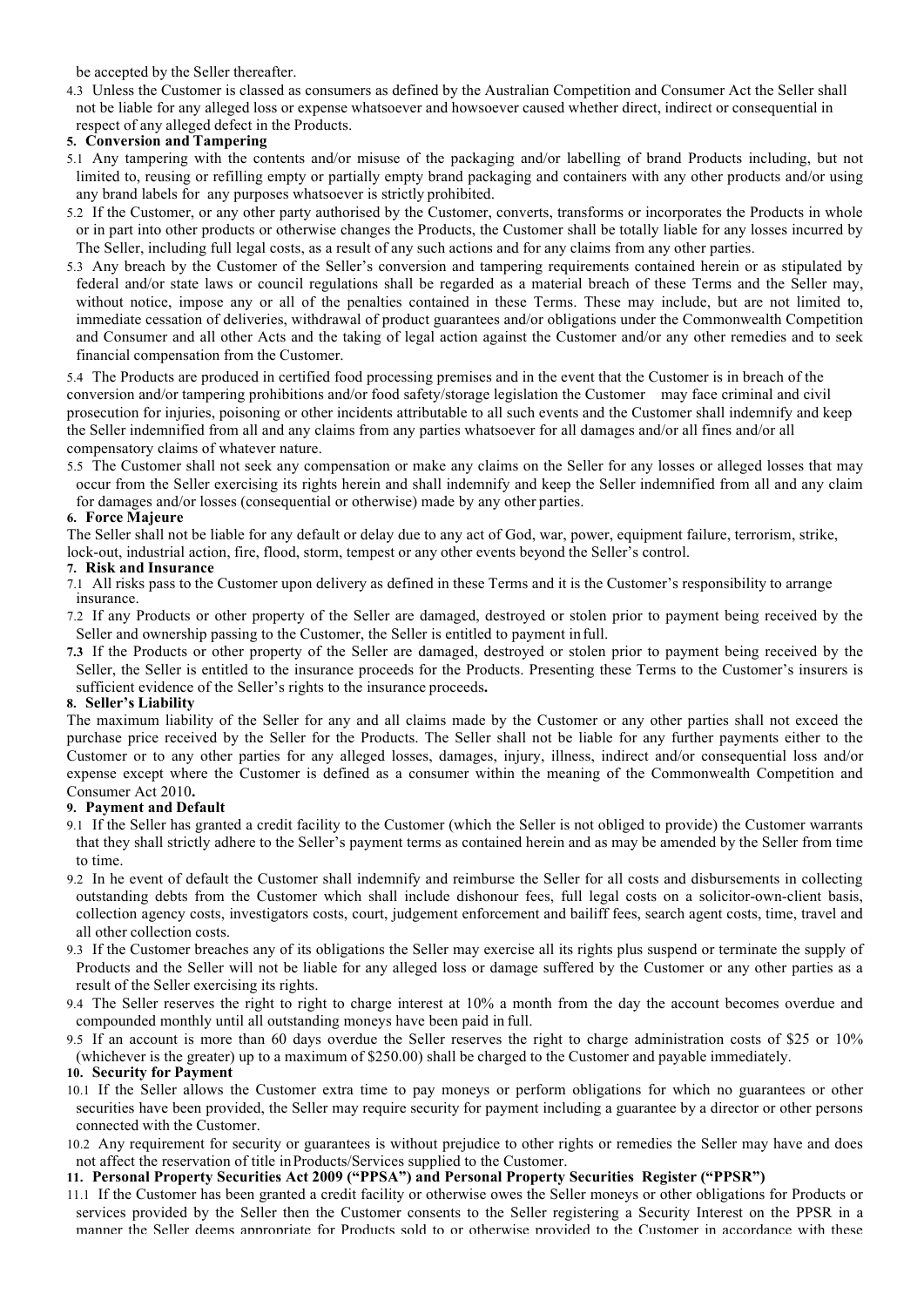- 11.2 The Customer acknowledges and agrees that these Terms create a Security Interest in the Secured Products, and to avoid doubt, the proceeds of sale of the Secured Products for the purposes of thePPSA.
- 11.3 The Customer acknowledges and agrees that if any part of the Secured Products becomes the inventory of the Customer, the Customer will not permit any other security interest (including, but not limited to, floating or other charges, liens or pledges) to be raised in respect of the Secured Products unless the Seller has perfected the Security Interest prior to the Customer's possession of the Secured Products.
- 11.4 The Seller may have a "Purchase Money Security Interest" ("PMSI") and/or other security interests on the PPSR and in the event that the Seller has not registered a perfected PMSI on the PPSR the Customer consents to the Seller registering a PMSI on the PPSR.
- 11.5 To avoid doubt, the following definitions of the PPSA apply to the Seller's Terms: Financing Statement, Financing Change Statement and Security Interest have the same meaning as defined by the PPSA and a Security Agreement is a security agreement created between the Customer and The Seller in the PPSA.
- 11.6 The Customer acknowledges and agrees that by placing orders for Products the Seller's Terms constitute a Security Agreement for the purposes of the PPSA in such Products and create a Security Interest in Products previously supplied which have not been fully paid for and for Products to be supplied in the future, and to avoid doubt, the sale proceeds of the Secured Products.
- 11.7 The Customer agrees to do everything the Seller requests including, but not limited to, signing and completing documents without delay to register and/or perfect any Security Interest and for the Seller to exercise its rights in connection with the Secured Products and proof that the Customer has complied with these Terms.
- 11.8 The Customer agrees to indemnify and reimburse the Seller on demand for any losses and costs incurred by the Seller in relation to the PPSA, including any registration, or any response to an amendment, demand or a request under section 275 of the PPSA.
- 11.9 The Customer agrees not to register or permit a third party to register a Financing Statement, a Financing Change Statement or any other document in respect of a Security Interest on Products supplied by the Seller that have not been fully paid for without the prior written consent of the Seller being obtained beforehand.
- 11.10 The Customer agrees to promptly tell the Seller of any material change in its methods and policies of selling and/or reselling Products supplied by the Seller which would change the nature of proceeds of suchsales.
- 11.11 With regard to sections 95, 96, 115, 125 and any other parts of the PPSA and amendments thereto, the Seller and the Customer agree that, to the extent allowed by the PPSA, these do not apply to any Security Interests created by these Terms. Furthermore, the Customer waives its rights to receive notices under sections 95, 118, 121(4), 130, 132(3)(d) and 132(4) together with verification statements unless all such notices are a requirement of the PPSA in which case all notices or documents must be given in accordance with the PPSA.
- 11.12 To the extent permitted by the PPSA the provisions of sections 127, 129(2) and (3), 132, 134(2), 135, 136(3), (4) and (5) and 137 will not apply to the enforcement of the Seller's Security Interests
- 11.13 With regard to sections 142 and 143 of the PPSA the Customer waives its rights as a grantor and/or a debtor under the PPSA.
- 11.14 The Customer shall unconditionally approve any actions taken by the Seller under clauses 11.1 to 11.13.

## **12. The Commonwealth Competition and Consumer Act 2010("CCCA")**

These Terms are not intended to have the effect of contracting out of any provisions of the CCCA except where permitted by law. If the Customer buys Products as a consumer, these Terms shall be subject to protection of consumers' rights legislation and shall not affect the consumer's statutory rights.

#### **13. Passing of Title/Reservation of Title**

- 13.1 Notwithstanding the delivery of Products title remains with the Seller until all moneys have been paid in full and the Customer has fulfilled all its obligations to the Seller.
- 13.2 Until all events in 13.1 occur title in the Products and other property of the Seller that may be in Customer's possession remains with the Seller as unpaid vendor and the Customer may only hold the Products as bailee for the Seller's benefit. Whilst holding the Products of the Seller as bailee, the Customer shall ensure they remain identifiable as the Seller's Products/other property and safely store and insure them for loss or damage for the Seller's benefit.
- 13.3 The Customer holds and agrees to hold the proceeds of any sale of the Products on trust for the Seller in a separate account into which no other money shall be paid; however failure to deposit the proceeds of sale into a separate account or to keep the money separate will not affect the Customer's obligation to deal with the proceeds as trustee of the proceeds for the Seller.
- 13.4 For Products on which title has not passed to the Customer, the Seller can instruct the Customer to return them (or any part of them) to the Seller if the Customer's obligations under these Terms have not been fulfilled.
- 13.5 The Customer will not charge the Products or the Seller's in any way or grant or otherwise give any interest in the Products/other property until clean title passes to the Customer.
- 13.6 If the Seller becomes aware of a breach of these Terms or of an insolvency event (or likelihood of such an event) the Seller and/or any representative of the Seller may as the invitee of the Customer enter upon or into the premises where the Seller may believe the Products and are stored to inspect and/or remove them and the Seller shall not be liable for any alleged loss or damage as a consequence of such inspection and/or removal and without being exposed to any claim by the Customer or any other parties for trespass, detinue, conversion, or for any other reasons.

13.7 The Seller can issue proceedings to recover the price of the Products even if ownership has not passed to the Customer.

#### **14.Intellectual Property and Brand Protection**

Ownership of all intellectual property owned by and/or developed by the Seller including (but not limited to) the brands, trademarks, recipes, copyright, formulae and all other property and/or information remain with the Seller and the Customer will promptly advise the Seller of any breach or infringement of its rights by any party.

# **15. Set Off and Application**

15.1 The Seller shall be entitled to set off against any moneys owed to the Customer an amount equal to the total of all moneys